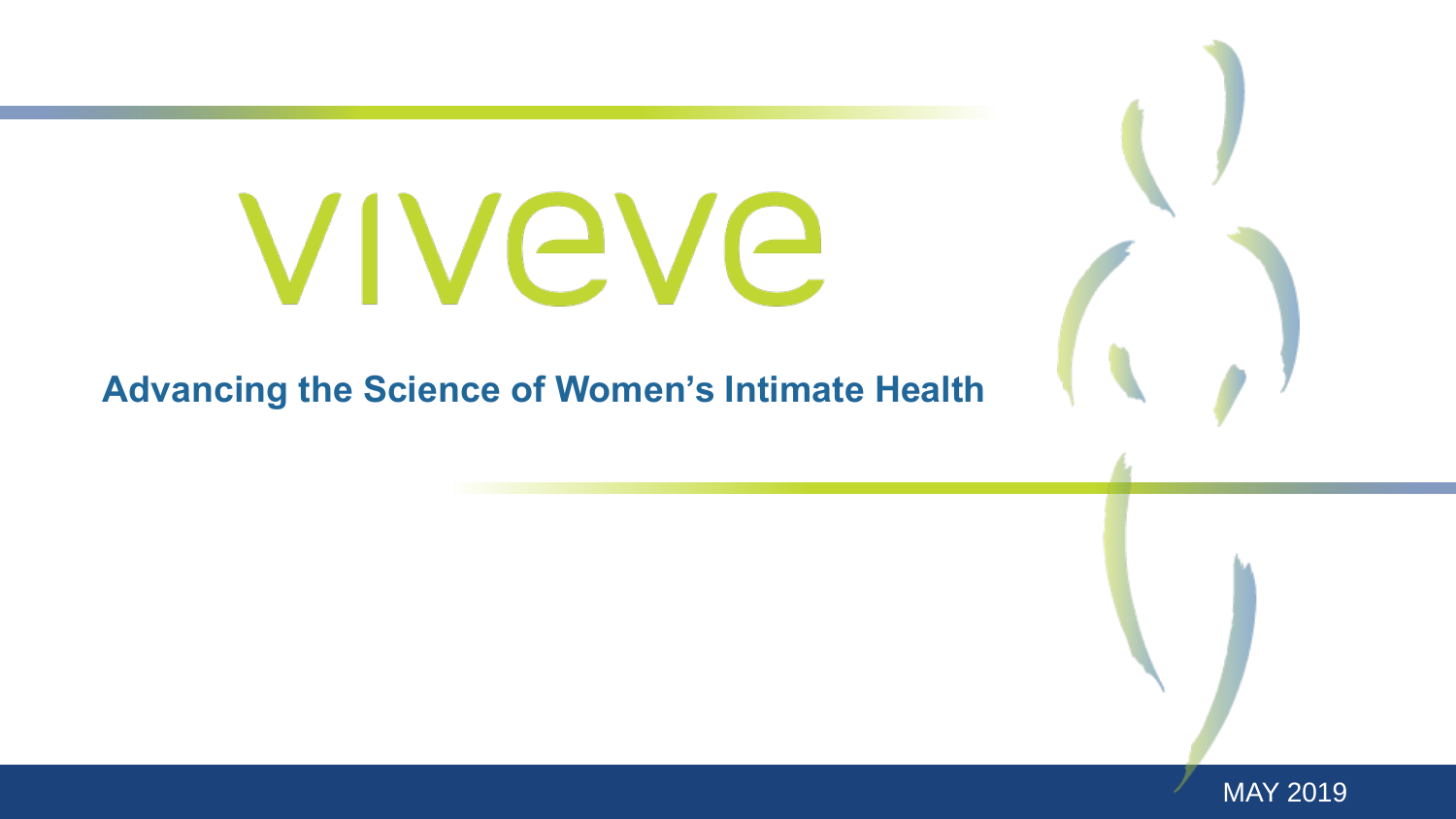#### **Safe Harbor Statement**

All statements in this presentation that are not based on historical fact are "forward looking statements". While *management has based any forward-looking statements included in this presentation on its current expectations, the information on which such expectations were based may change. These forward-looking statements rely on a* number of assumptions concerning future events and are subject to a number of risks, uncertainties and other factors, many of which are outside of our control, which could cause actual results to materially differ from such *statements.*

Such risks, uncertainties, and other factors include, but are not limited to: (i) we currently do not have the ability to market our system in the U.S. for sexual function, vaginal laxity or stress urinary incontinence; (ii) we will need to obtain FDA clearance or approval for other indications, which may not be granted; (iii) our business is not profitable, and we may not be able to achieve profitability; (iv) we depend on distributors to market and sell our products and they may not be successful; (v) we currently have limited sales and marketing resources; (vi) the fluctuation of global economic conditions; (vii) the performance of management and our employees; (viii) our ability to obtain financing; (ix) competition and general economic conditions; and (x) other factors that are to be detailed in our periodic and current reports available for review at www.sec.gov. Furthermore, we operate in a highly *competitive and rapidly changing environment where new and unanticipated risks may arise. Accordingly, investors* should not place any reliance on forward-looking statements as a prediction of actual results. We disclaim any *intention to, and undertake no obligation to, update or revise forward-looking statements.*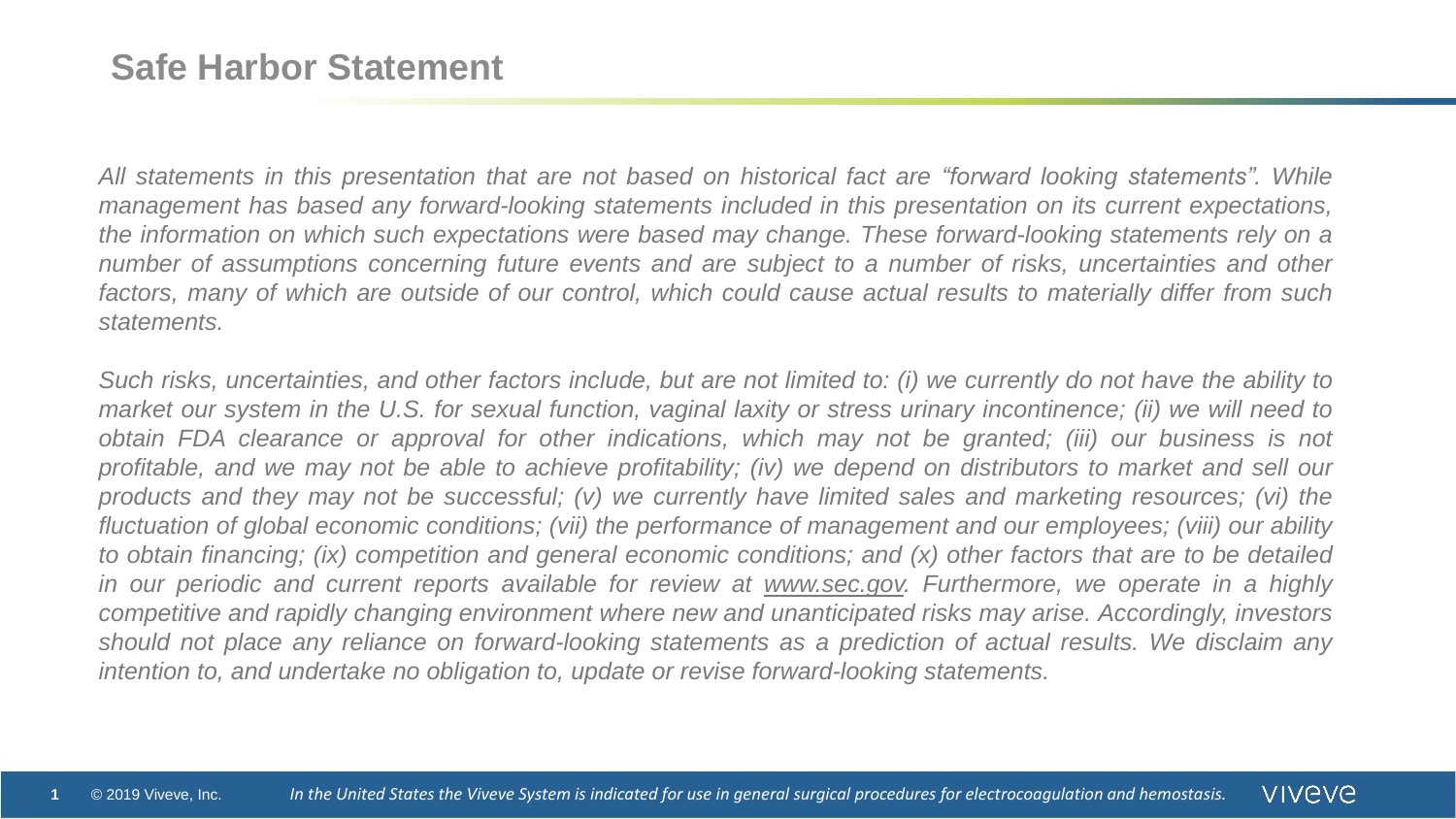## VIVEV

#### A women's intimate health

company commercializing an

innovative, clinically-proven,

**proprietary platform** 

**technology (CMRF)** to address

multiple unmet medical needs

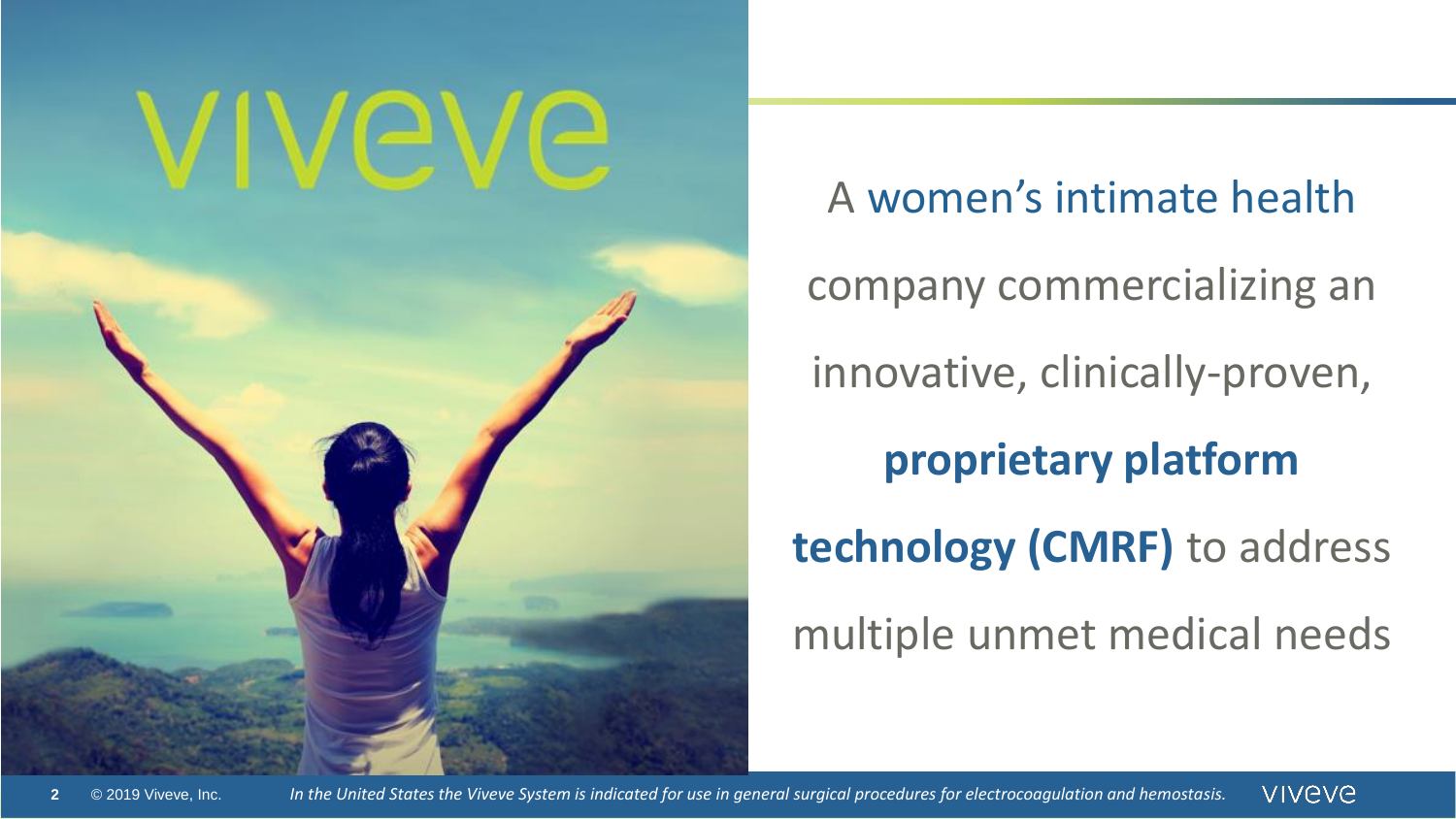#### **Track Record of Commercial and Clinical Success**

**Demonstrated Commercial Growth**

- ❖ Global installed base expansion 746 Viveve Systems worldwide
- ❖ Over 35,000 treatment tips sold globally since inception
- ❖ Direct sales & distributor network commercial footprint in over 60 countries

**Significant Label Expansion Opportunity**

- ❖ Five positive clinical studies in Vaginal Laxity/Sexual Function and Stress Urinary Incontinence (SUI)
- ❖ U.S. Sexual Function study enrollment completed VIVEVE II
- ❖ International SUI study enrollment completed LIBERATE-INT
- ❖ U.S. SUI study planned pending resubmission of IDE to FDA LIBERATE-US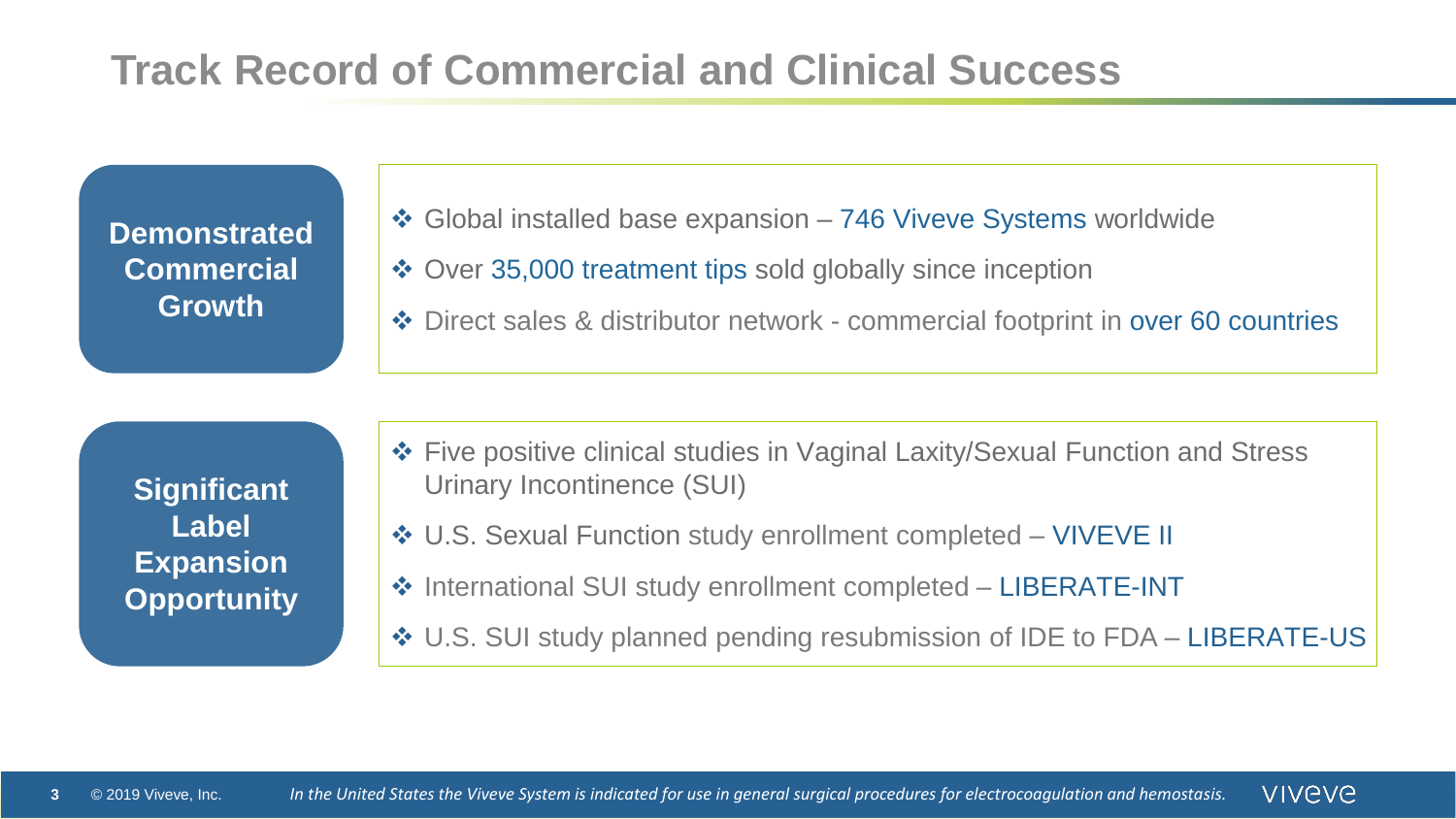#### **Designed for Women's Intimate Health Indications**

**Evolved to functional treatments through robust scientific and clinical research in women's intimate health conditions**

**2019**

Significant reduction in manufacturing costs for entire platform

#### **INTRODUCING** VIVEVE<sub>2.0</sub>



**VIVEVE 4** © 2019 Viveve, Inc. *In the United States the Viveve System is indicated for use in general surgical procedures for electrocoagulation and hemostasis.*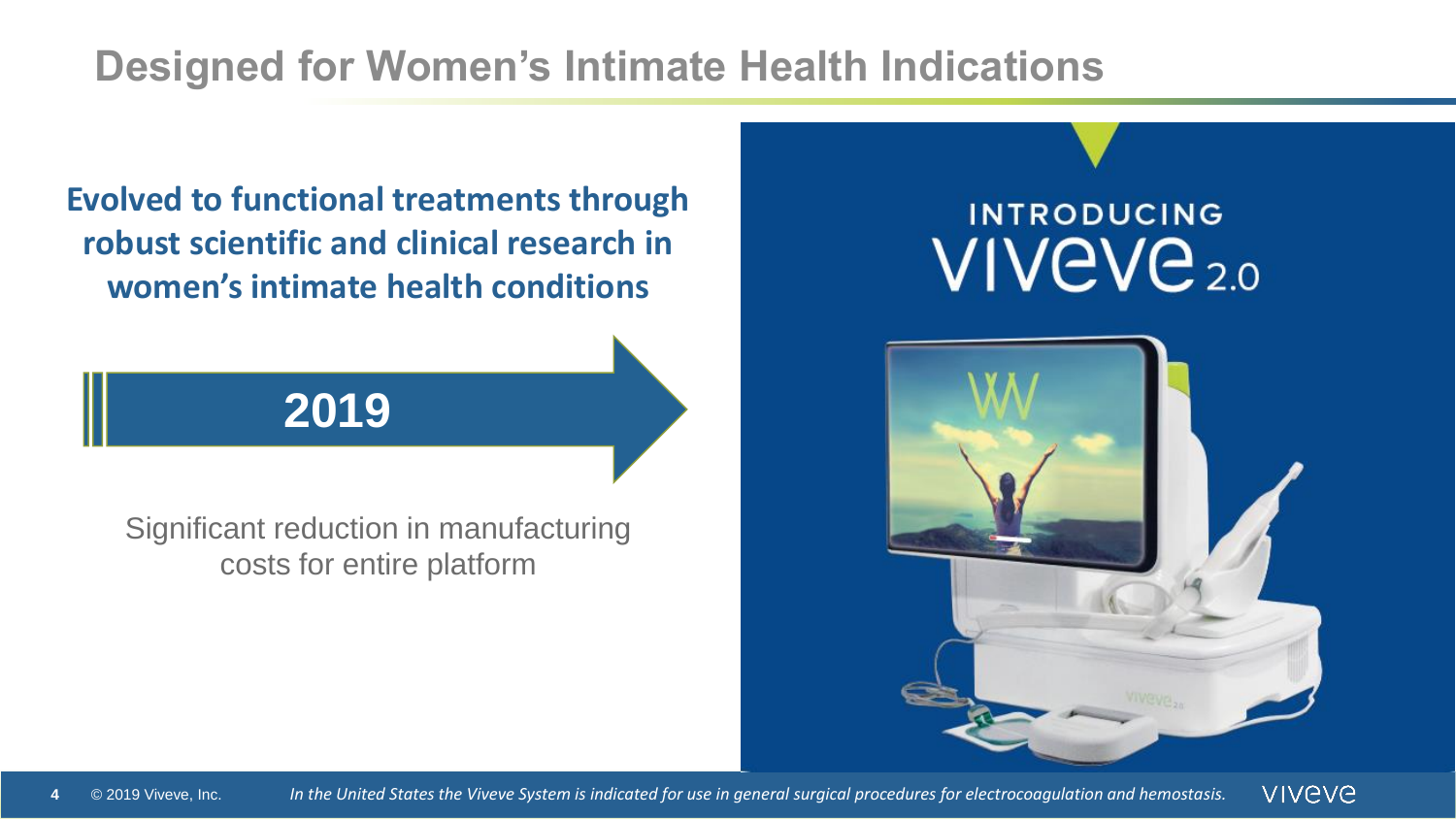#### **Proven Solution for Women's Intimate Health Indications**



#### **Viveve® CMRF**

- **- monopolar radiofrequency with controlled cooling -**
- **❖ Allows depth of tissue** penetration while maintaining patient comfort and safety

#### ❖ Single treatment

- ❖ Consistent patient outcomes
- ❖ Durable results

Model represents nominal tissue parameters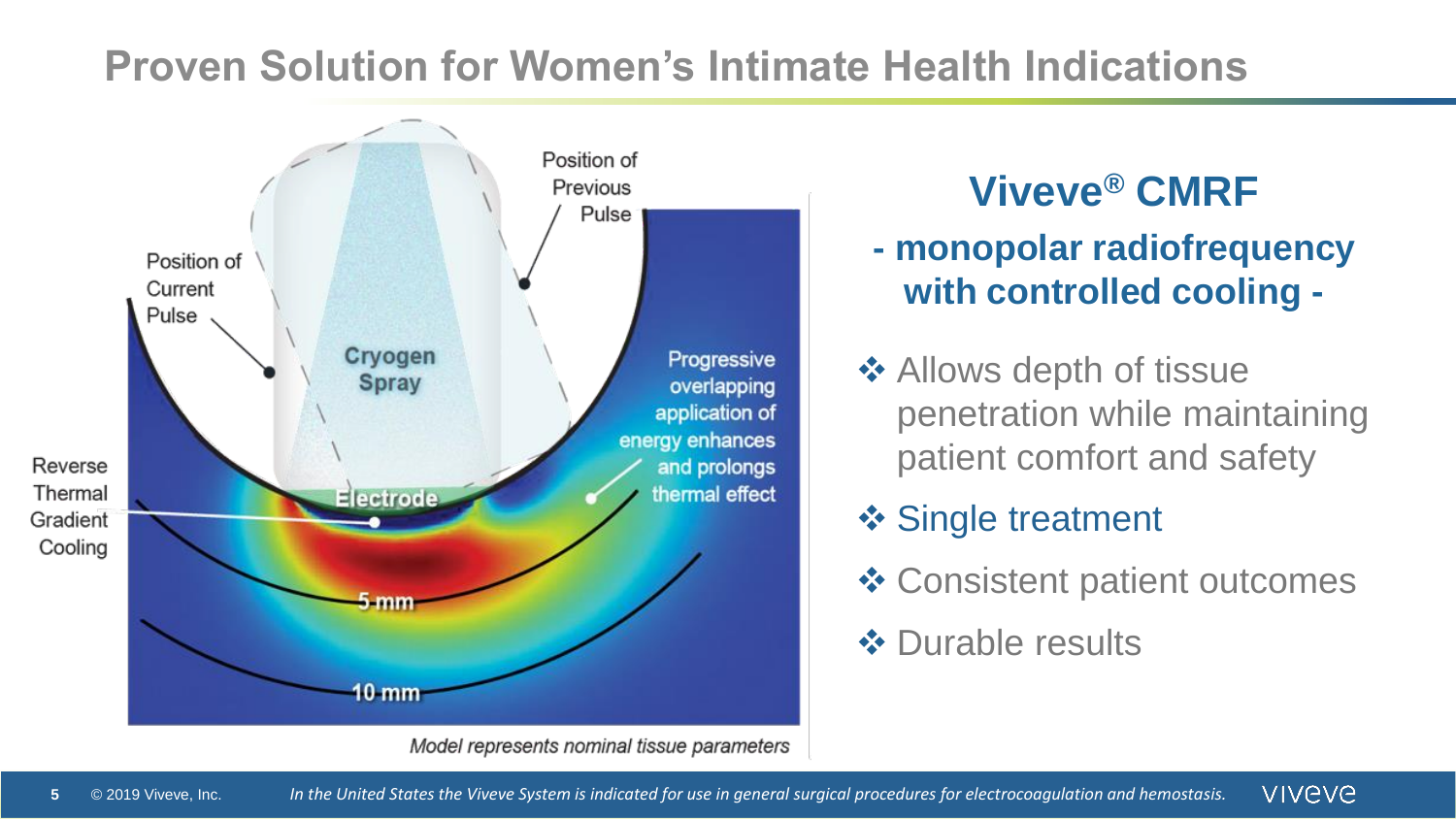#### **Large Unmet Need in Women's Intimate Health Indications**



**VIVEVE 6** © 2019 Viveve, Inc. *In the United States the Viveve System is indicated for use in general surgical procedures for electrocoagulation and hemostasis.*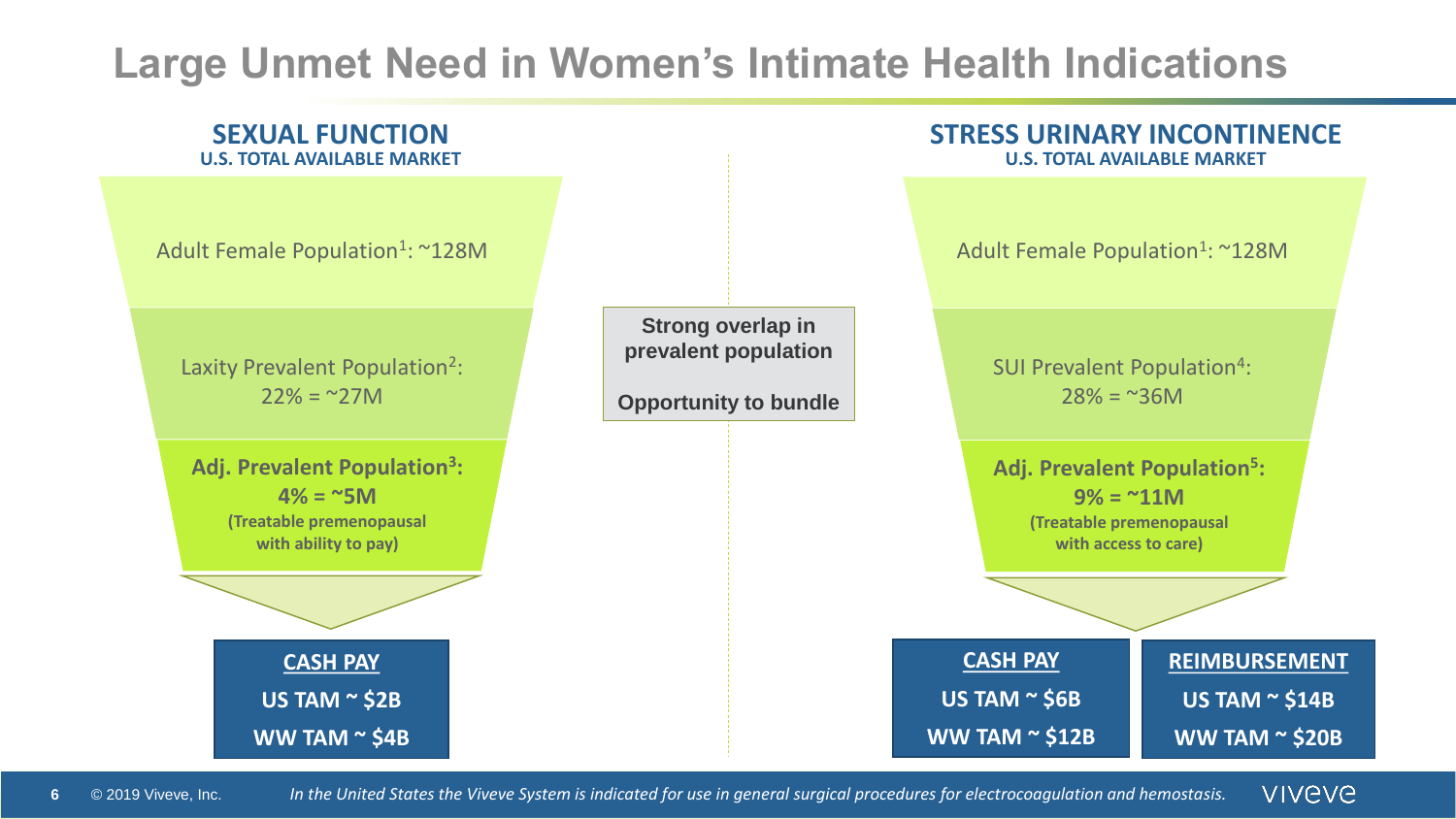### viveve

Advancing the Science of Women's Intimate Health



**April 2020** 12-month final data readout Sexual Function

Liberate

#### INTERNATIONAI

**July 2019** 6-month final data readout Stress Urinary Incontinence Liberate UNITED STATES

**End 2020 / Early 2021** 12-month data final readout Stress Urinary Incontinence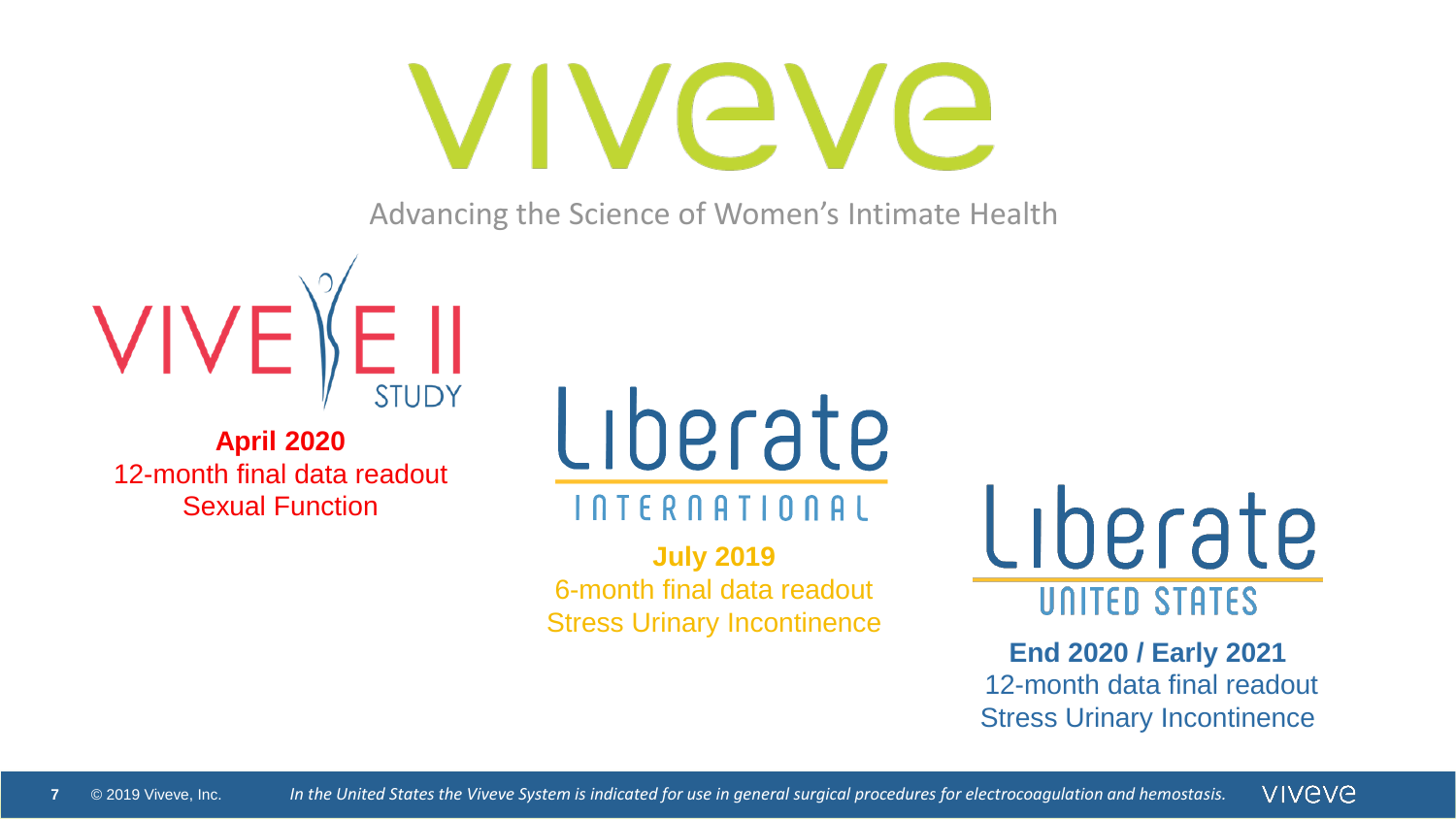

- ❖ Completed patient enrollment March 2019 250 patients at 19 active clinical sites at 1:1 randomization
- ❖ Primary efficacy endpoint: mean change from baseline in total Female Sexual Function Index (FSFI) score at 12 months
- ❖ Study to support FDA clearance may lead to the first ever overall sexual function claim for women in the U.S.

#### ❖ Expecting end Q1 2020 readout of final 12-month data\*

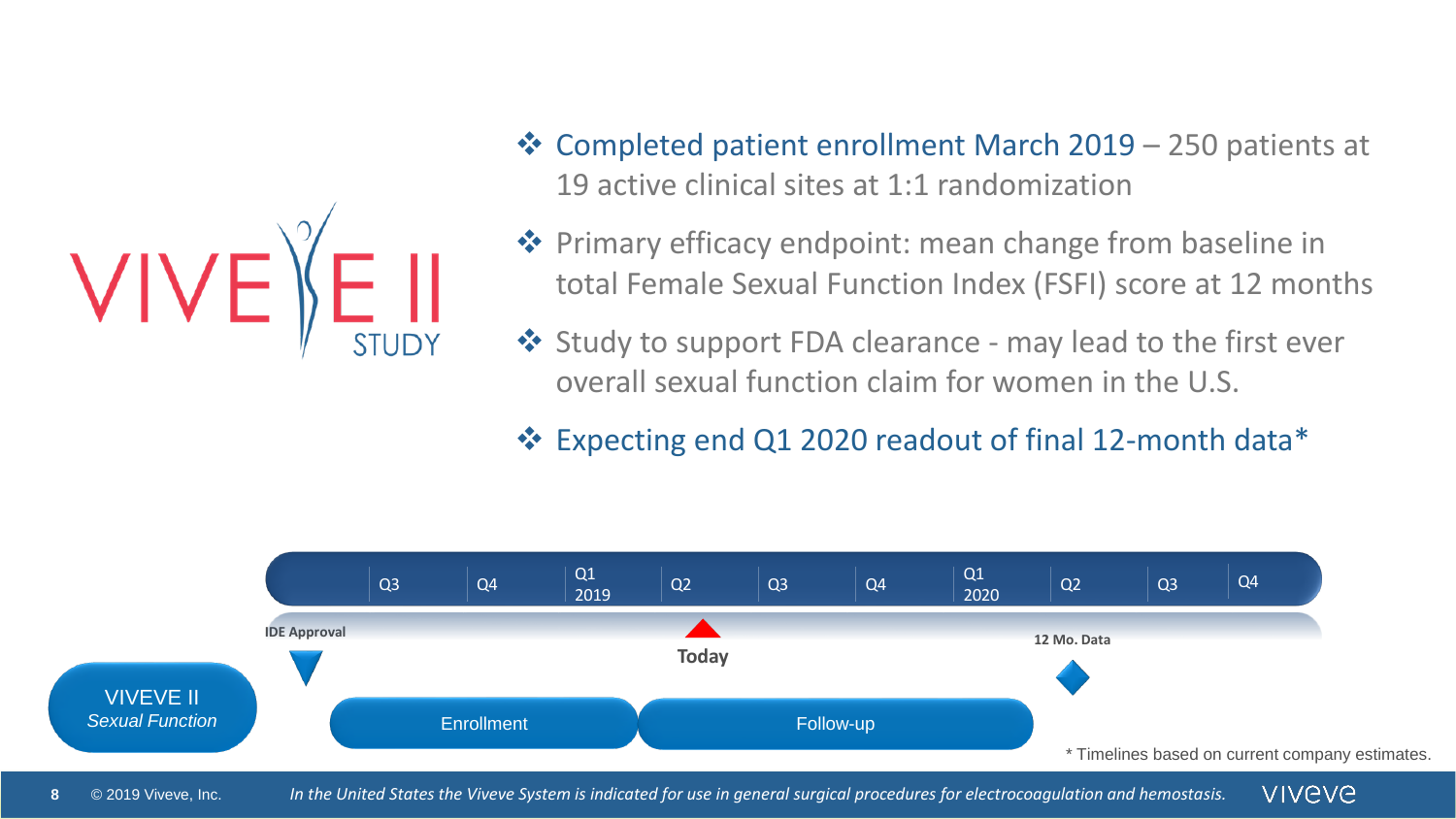

- ❖ Completed patient enrollment in January 2019 99 patients at 9 active clinical sites at 2:1 randomization
- ❖ Primary efficacy endpoint: MCFB 1hr Pad Weight Test at 6 months
- ❖ SAP: **50% MCFB** in treated group vs **30% MCFB** in control group (sham) – **20% Difference**
- ❖ Expecting early Q3 2019 readout of final 6-month data\*
- ❖ Study to support international SUI clearances in 35+ countries

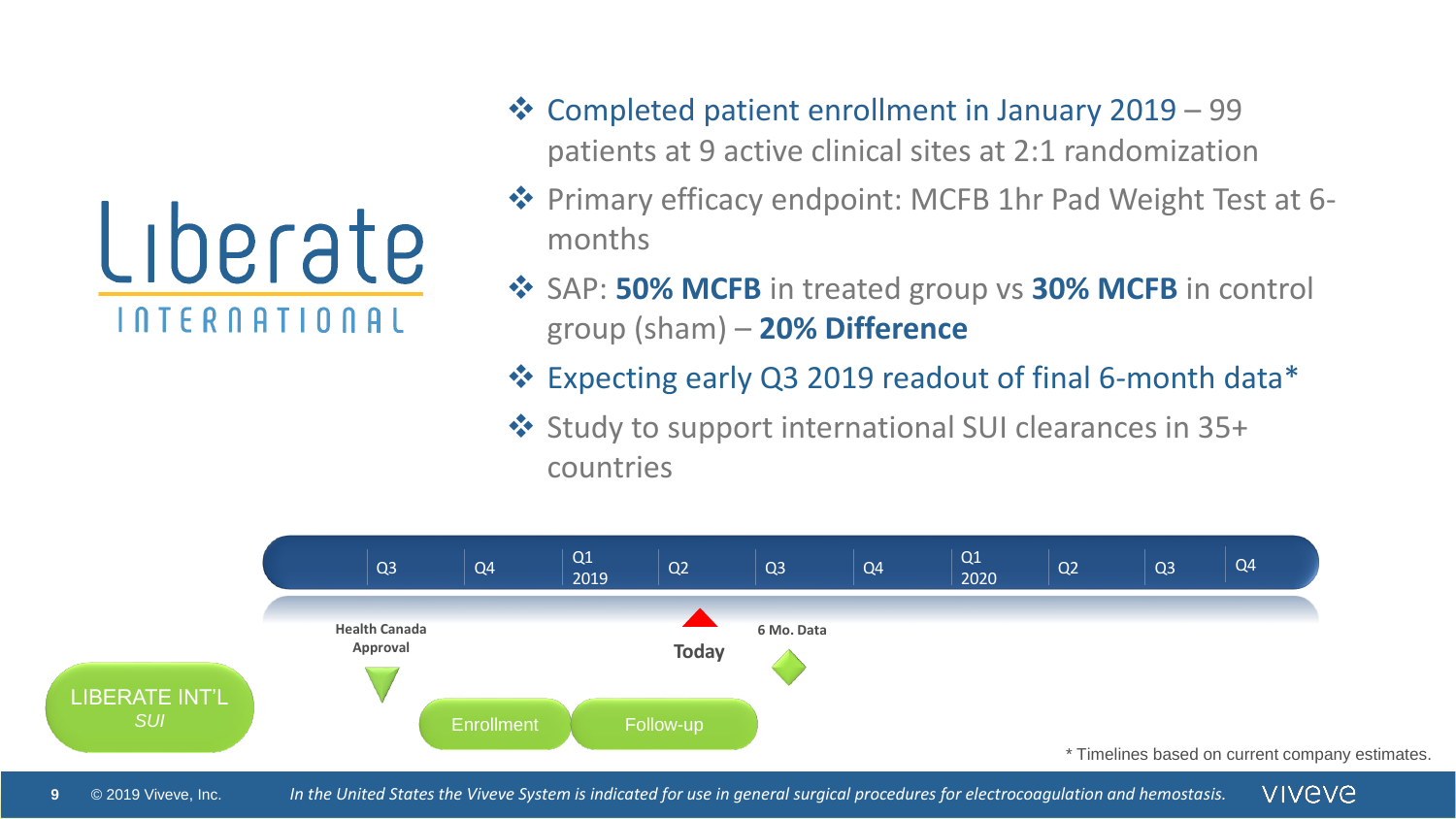

- ❖ IDE submitted in mid-September 2 rounds questions protocol, SAP and other issues resolved
- ❖ Conducting short acute animal tissue study to demonstrate safety of SUI protocol – 1H 2019
- ❖ Total 240 patients; 2:1 randomization
- ❖ SAP: **50% of patients** > 50% reduction 1hr Pad Weight Test treated group vs **27% of patients** > 50% reduction 1hr Pad Weight Test in control (sham) at 12-months – **23% Difference**
- ❖ Expecting end of 2020 / early 2021 readout of final 12 month data\*

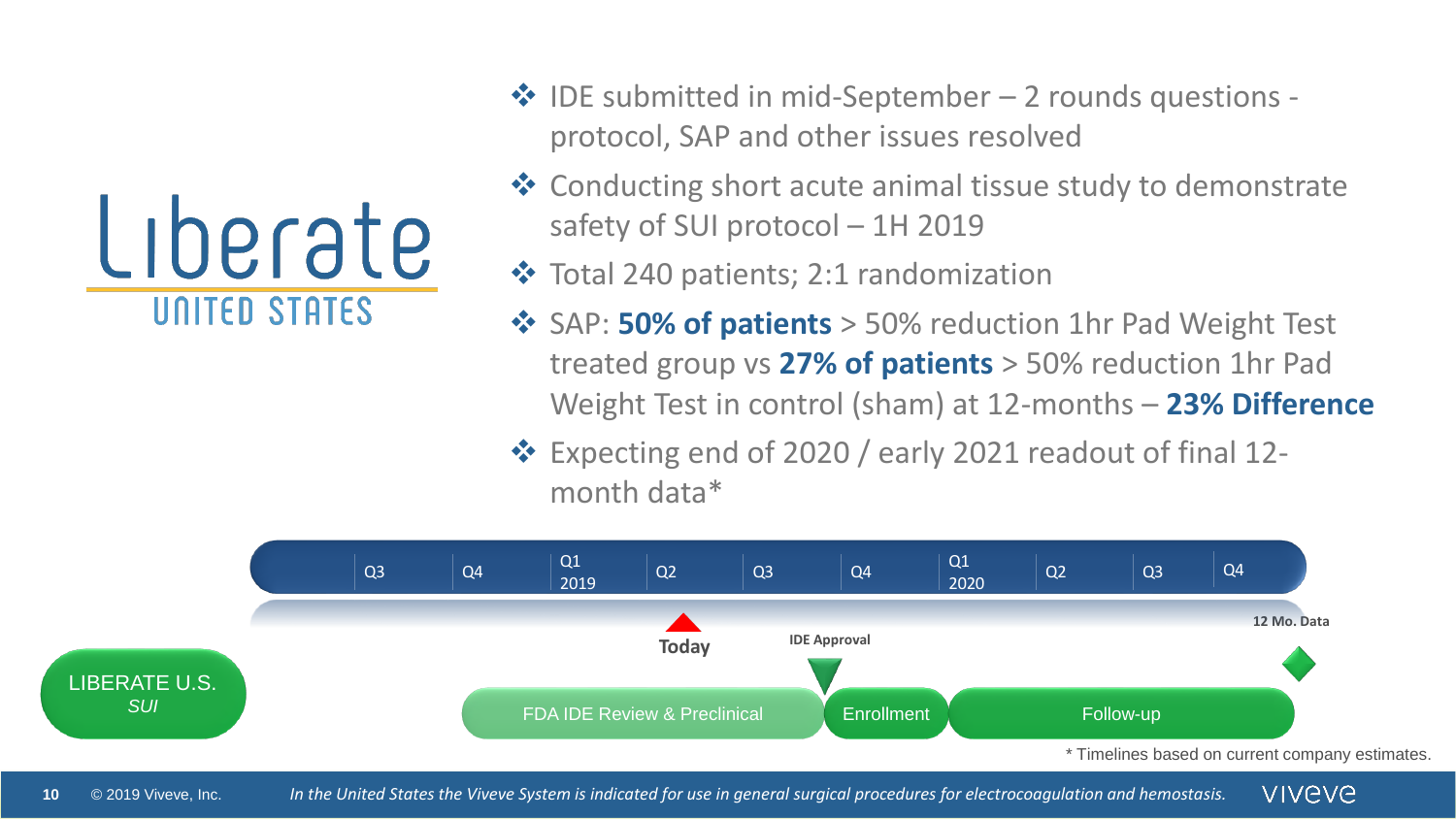#### **Significant Clinical & Regulatory Milestones Forthcoming**

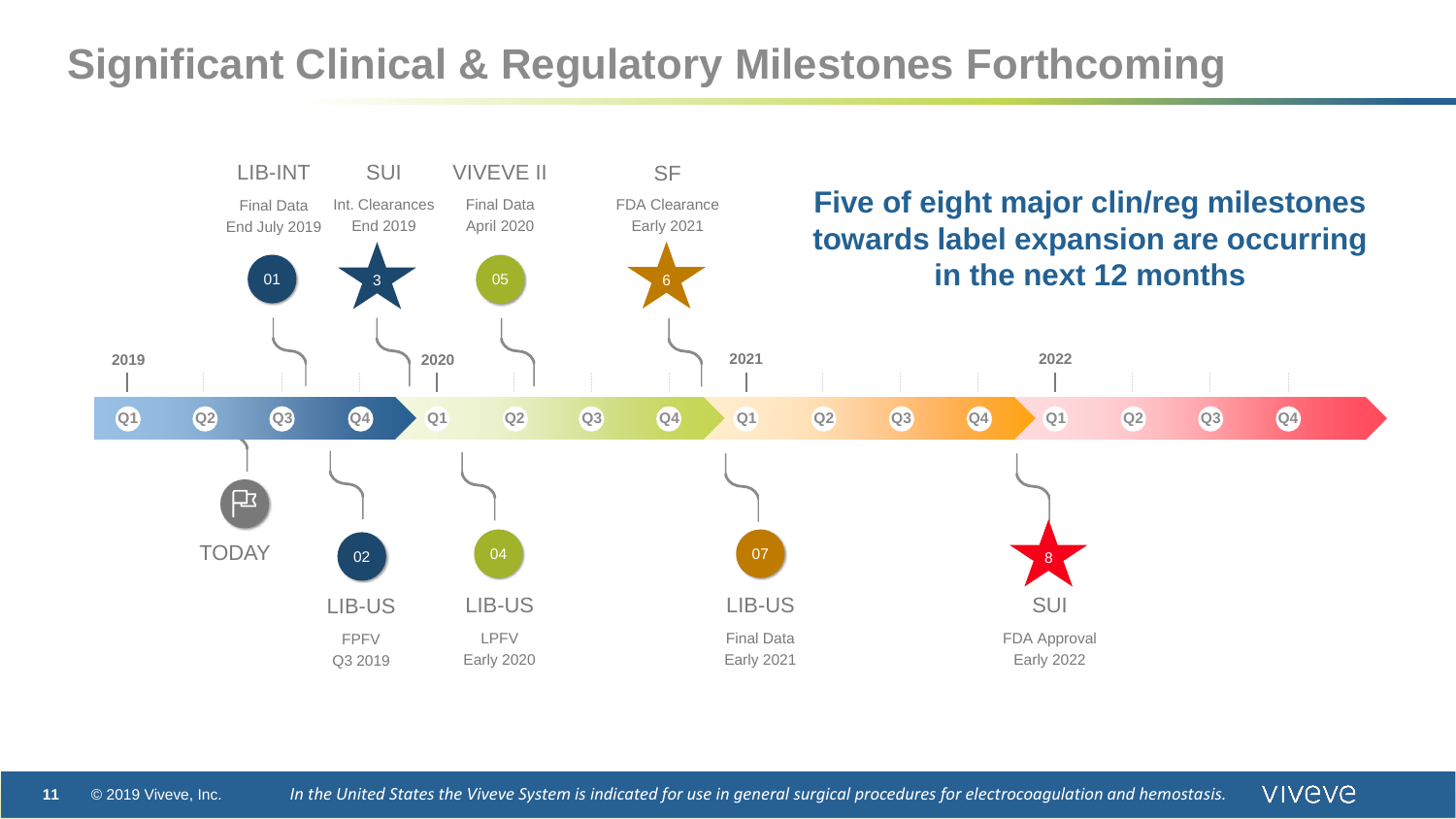# VIVAV

#### **Leading Women's Intimate Health**

- ❖ Track record of commercial success
- ❖ IP protected platform technology designed specifically for Women's Intimate Health Indications
- ❖ Most robust clinical evidence in industry focused on vaginal laxity/sexual function & SUI
- ❖ Multi-billion market opportunities forthcoming through near-term clinical readouts and regulatory clearances